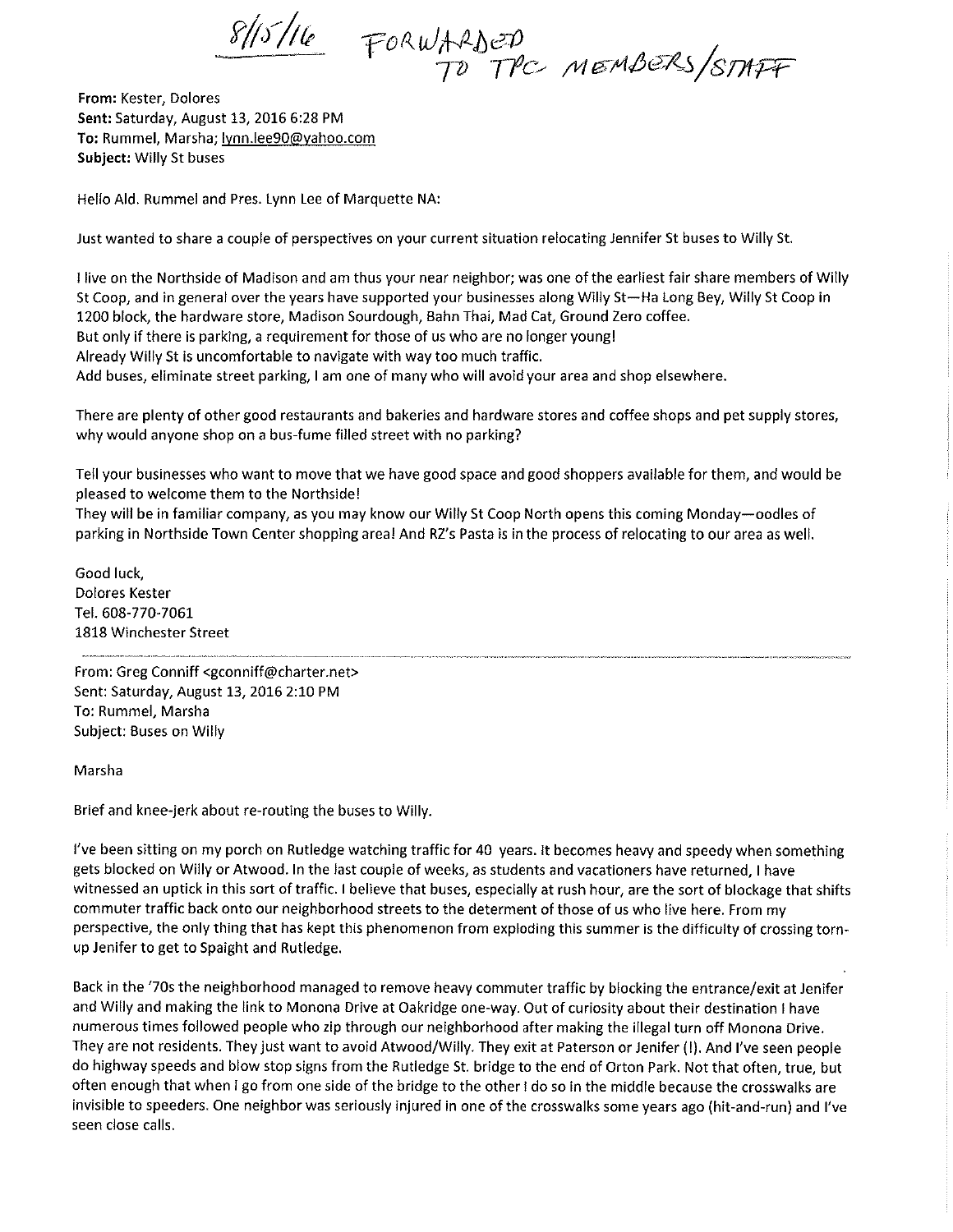Buses on Willy combined with an app like Waze Free [Community](https://www.waze.com/)-based Mapping, Traffic & Navigation App will, I believe, turn the Marquette neighborhood into a more dangerous and unpleasant place, something like the way was perceived so many years ago by people blasting through it.

You're going to be up to your neck in this particular hell. Thanks for listening.

Greg

From: Scott Brandt <[scobra55@yahoo.com>](mailto:scobra55@yahoo.com) Sent: Wednesday, August 10, 2016 1:17 PM To: Rummel, Marsha

# Dear Alderman Rummel‐

As property owner of several commercial storefronts housing businesses along the 1200 block of Williamson St. I am very concerned with the city's proposal to reroute bus lines in this corridor of the isthmus from Jenifer St. to Williamson. Willy St. is already a busy thoroughfare; during certain hours it is common to see traffic backed up a whole block or more. Turning onto Willy from unregulated side streets is a dicey proposition that take several minutes of waiting. The addition of buses would increase the congestion to the point of considerable danger and frustration for both motorists and pedestrians attempting to cross the street.

Furthermore, use of Williamson St. as the bus route would seem to require the elimination of much if not all parking along the curb. As the amount of available parking space in the area is already scarce, businesses are highly dependent on their customers option to park on the street. And where will the delivery trucks that serve the businesses be allowed to station?

I have lived and worked on Willy St. for nigh on forty years. When attending the University I regularly caught the bus on Jenifer St. It seemed a convenient and logical route for mass transport to utilize. Now why the sudden need to change? Running buses on Willy St. will most certainly hurt the businesses from which this unique neighborhood derives much of its character. It is a bad idea that has not been well thought out. I urge you and the committee to turn down the proposal.

Sincerely, Scott Brandt

**From:** Kyle stolldorf [<pieces.unimagined@gmail.com](mailto:pieces.unimagined@gmail.com)> **Sent:** Wednesday, August 10, 2016 11:16 AM **To:** [lynn.lee90@yahoo.com;](mailto:lynn.lee90@yahoo.com) Rummel, Marsha **Subject:** Willy St. Bus Route

To Whom It May Concern,

 I am Kyle Stolldorf, and I own 2 businesses on Willy St. (1226 and 1228) and I need to share some realities of the bus route changes on our street.

The main reality is before the buses were running here, it was already dangerous to traverse upon. But now, screeching brakes are the norm, people stuck waiting to cross the street for long periods of time, and then 'chancing' a dangerous cross. Our neighborhood should be all about safety first.

 The second reality is that when Willy was redesigned a few years ago, the street itself was narrowed to provide wider sidewalks for foot traffic, not bus traffic. If buses are to be routed here, then the streets need to be re-widened for the new purpose.

 Please consider keeping my part of the street safe! Sincerely, Kyle Stolldorf Pieces Unimagined The Interior Statement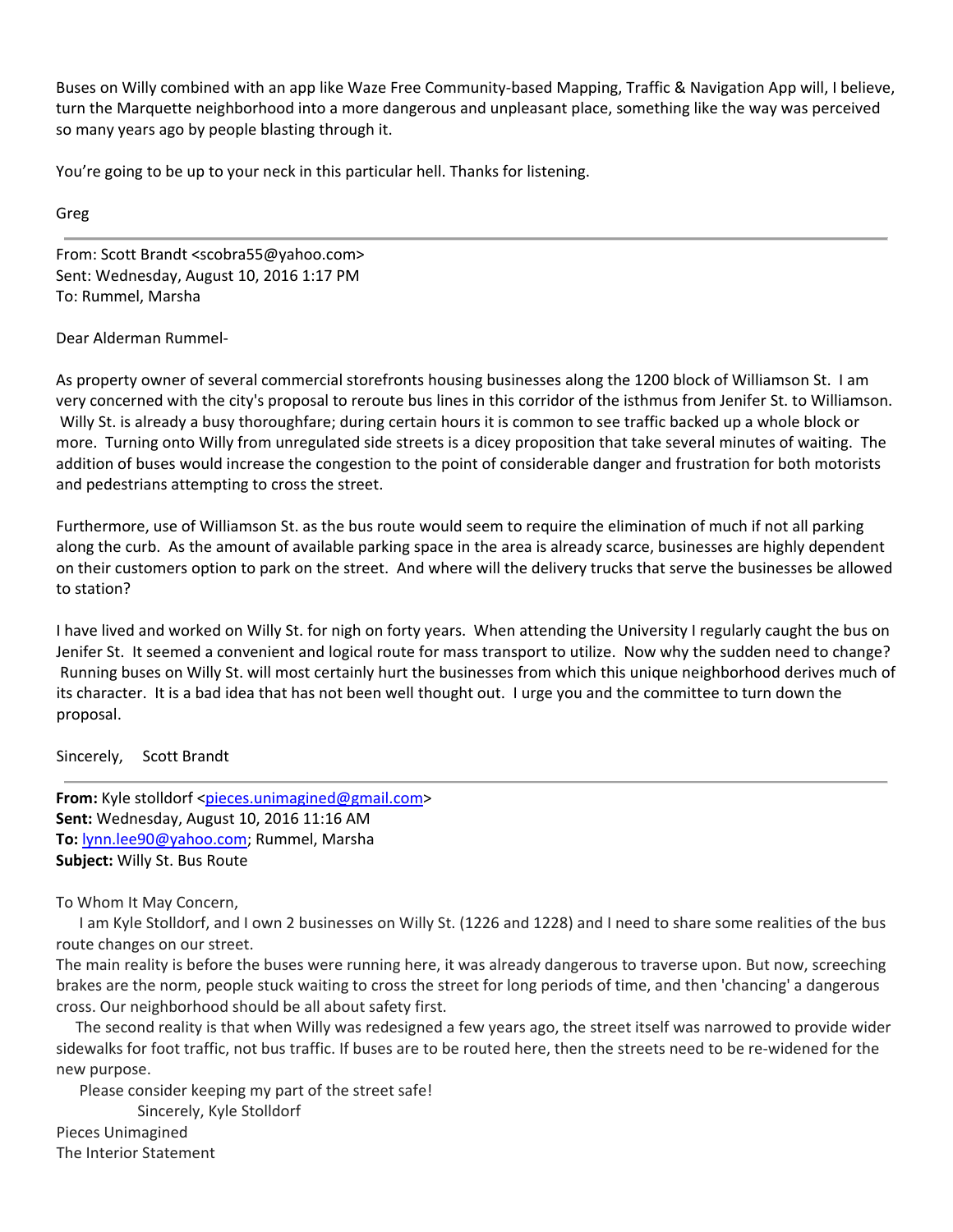From: [MarqNA@yahoogroups.com](mailto:MarqNA@yahoogroups.com) <[MarqNA@yahoogroups.com>](mailto:MarqNA@yahoogroups.com) on behalf of Chris Lukas [clukas@luhala.com](mailto:clukas@luhala.com) [MarqNA] [<MarqNA@yahoogroups.com](mailto:MarqNA@yahoogroups.com)> Sent: Friday, August 12, 2016 12:39 PM To: [MarqNA@yahoogroups.com](mailto:MarqNA@yahoogroups.com) Subject: Re: [MarqNA] Re: Request TPC to study whether Metro buses should move from Jenifer to Willamson St

Just to add my perspective, as a frequent Williamson Street commuter I have noticed that the buses are creating much more of a traffic jam than normal. I would be concerned that if buses remain on Williamson much of the traffic would divert itself over to Jenifer Street. Chris

On Jul 29, 2016 7:43 AM, "[cdebevec@rocketmail.com](mailto:cdebevec@rocketmail.com) [MarqNA]" <[MarqNA@yahoogroups.com>](mailto:MarqNA@yahoogroups.com) wrote:

Tara,thnx for providing some of the"why's"

You certainly have my sympathies as I've been contending with idling semis as early as 5 am parked across the street from my house (since Willy St. kitchen moved in a few yrs back- before that it was offices). Thankfully they implemented a no-idling policy and while the compliance is lacking at times it has made the difference between my home being liveable and not.

Given my situation and frame of reference, I would interpret your situation as being at least as much of an idling problem as it is a bus problem.... and I would ask why Madison does not have an idling ordinance like many cities & even entire states. Madison and the whole state of Wisconsin is conspicuously absent from this list: [http://www.atri](http://www.atri-online.org/research/idling/ATRI_Idling_Compendium.pdf)[online.org/research/idling/ATRI\\_Idling\\_Compendium.pdf](http://www.atri-online.org/research/idling/ATRI_Idling_Compendium.pdf)

I really think this is very much on‐topic as I I think we need to be looking at this and all our urban problems more wholistically – to put it another way, Willy st restaurants & residents are not going to want idling anywhere near their places either. Nobody wants it!

### Cathy/E Main St

From: paul mason <[pwmason@dimensionivmadison.com](mailto:pwmason@dimensionivmadison.com)> Sent: Wednesday, August 10, 2016 8:48 AM To: Rummel, Marsha Subject: Buses on Willy St General Information Name: paul mason Address: 1209 Jenifer St City: Madison State: WI ZIP: 53703 Phone: Work Phone: Email: [pwmason@dimensionivmadison.com](mailto:pwmason@dimensionivmadison.com) Should we contact you?: No

### Message:

Hi Marcia, I hear there is a real possibility that the buses could stay on Willy. I am all for that!! That is where they belong. They help to slow down traffic the speed of which is getting way out of hand, by the way, deliver potential customers right in front of businesses, and then I can live with my windows open and actually hear some music or have an uninterrupted conversation in my living room. I don't think there needs to be a bus stop on every block. And please,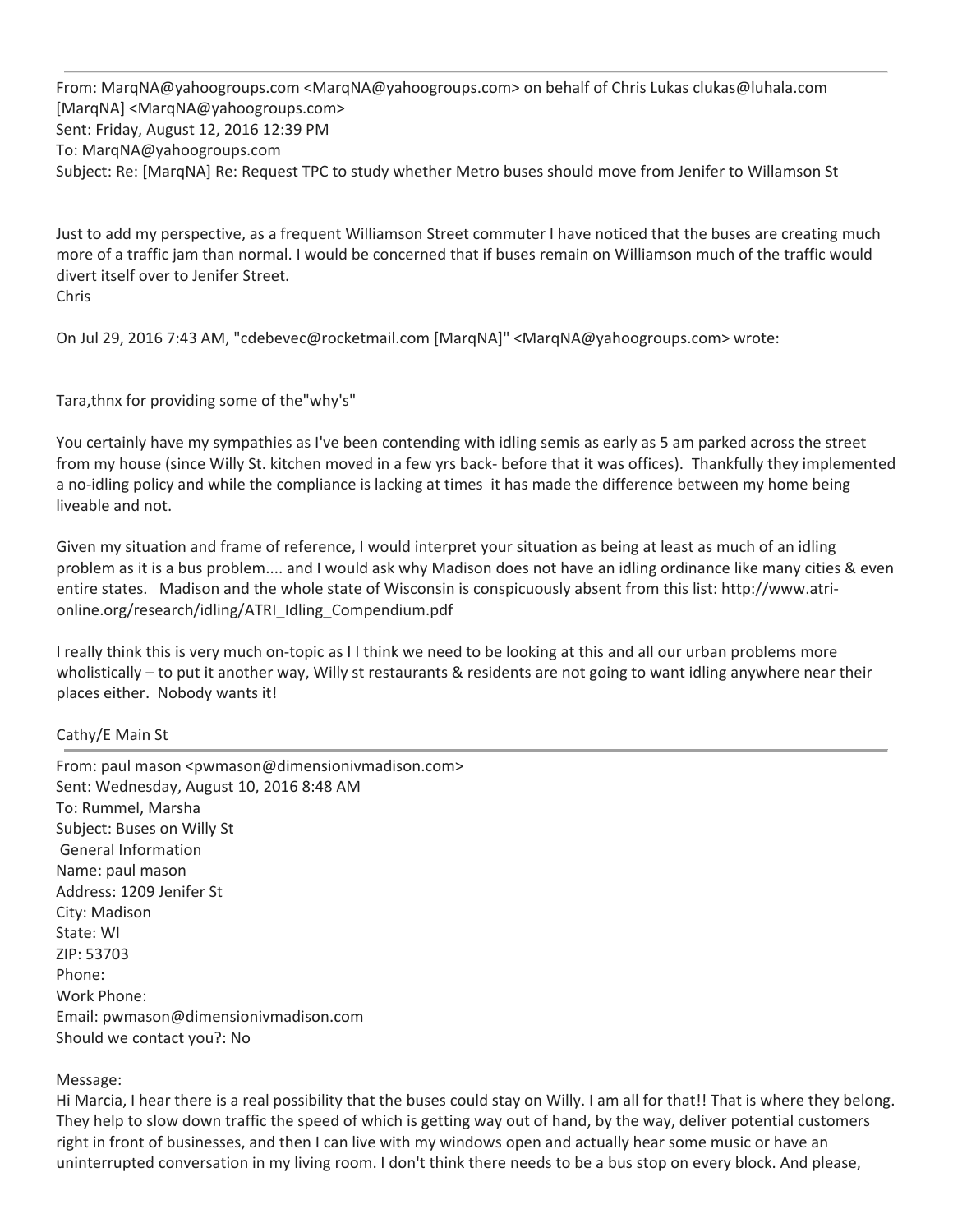make the bus stop on the approaching driver's right hand corner of the street intersecting the bus route. That way we don't have to pull WAY out into the street to see around the bus for traffic when attempting a left hand turn. Thanks.

From: Betsy [<kebe@charter.net](mailto:kebe@charter.net)> Sent: Tuesday, August 9, 2016 10:09 PM To: Rummel, Marsha Subject: Willy St bus stops

\_\_\_\_\_\_\_\_\_\_\_\_\_\_\_\_\_\_\_\_\_\_\_\_\_\_\_\_\_\_\_\_\_\_\_\_\_\_\_\_

Having learned that buses in this neighborhood have always run on Jenifer St and knowing the huge expense of upgrading Willy St to a less traffic, more pedestrian corridor a couple of years ago, I highly question the necessity or benefit of running buses down Willy Stand making room for their stops. As a frequent Willy St shopper, I can say that this will most definitely impact the time I spend shopping in the area due to reduced parking availability created by the bus stops. Jenifer St is but 1 block away ‐ easy walking distance. The impact to Willy St businesses will be profound. I would ask that the bus routes return to their Jenifer St stops.

Thank you, Betsy Vanden Wymelenberg [Kebe@charter.net](mailto:Kebe@charter.net) 241‐7667

From: Margaret Frechette [<margaret.jolene@gmail.com](mailto:margaret.jolene@gmail.com)> Sent: Tuesday, August 9, 2016 7:12 PM To: Rummel, Marsha; [lynn.lee90@yahoo.com](mailto:lynn.lee90@yahoo.com) Subject: Save Willy Street

Dear Marsha Rummel and Lynn Lee,

I am writing to you tonight as someone who loves shopping and dining in the Willy Street neighborhood. I strongly urge you to reconsider any notion of permanent relocation of the bus stops from Jenifer St to Willy St.. The businesses along Willy St are viewing this decision with alarm, and I for one wholly understand it. I am also a regular bus rider, and I don't understand why you would want to alter a bus route that has functioned wonderfully for 100 years, particularly when moving that route would impact a thriving commercial district so brutally.

Removing parking hamstrings those businesses and makes it so much more difficult for customers like myself to access them. You'd think that being a bus rider I'd be all for more bus stops on Willy if I like shopping and dining there, but actually that's when I'm usually in a car ‐ and not having a place to park that car means we won't stop there.

As a Madison resident since 1965, I've seen Willy Street make a resurgence into a lively and vibrant commercial district. I hope you'll take that into consideration and decide to return the buses to Jenifer Street.

Thank you for your time. Margaret Frechette 1638 Wyoming Way Madison WI 53704

From: Kelly Deneen [<kellyadeneen@gmail.com](mailto:kellyadeneen@gmail.com)> Sent: Tuesday, August 9, 2016 3:02 PM To: Rummel, Marsha; [lynn.lee90@yahoo.com](mailto:lynn.lee90@yahoo.com) Subject: Regarding the Williamson Street Bus Stop Proposal

Dear Alderwoman Marsha Rummel and MNA President Lynn Lee,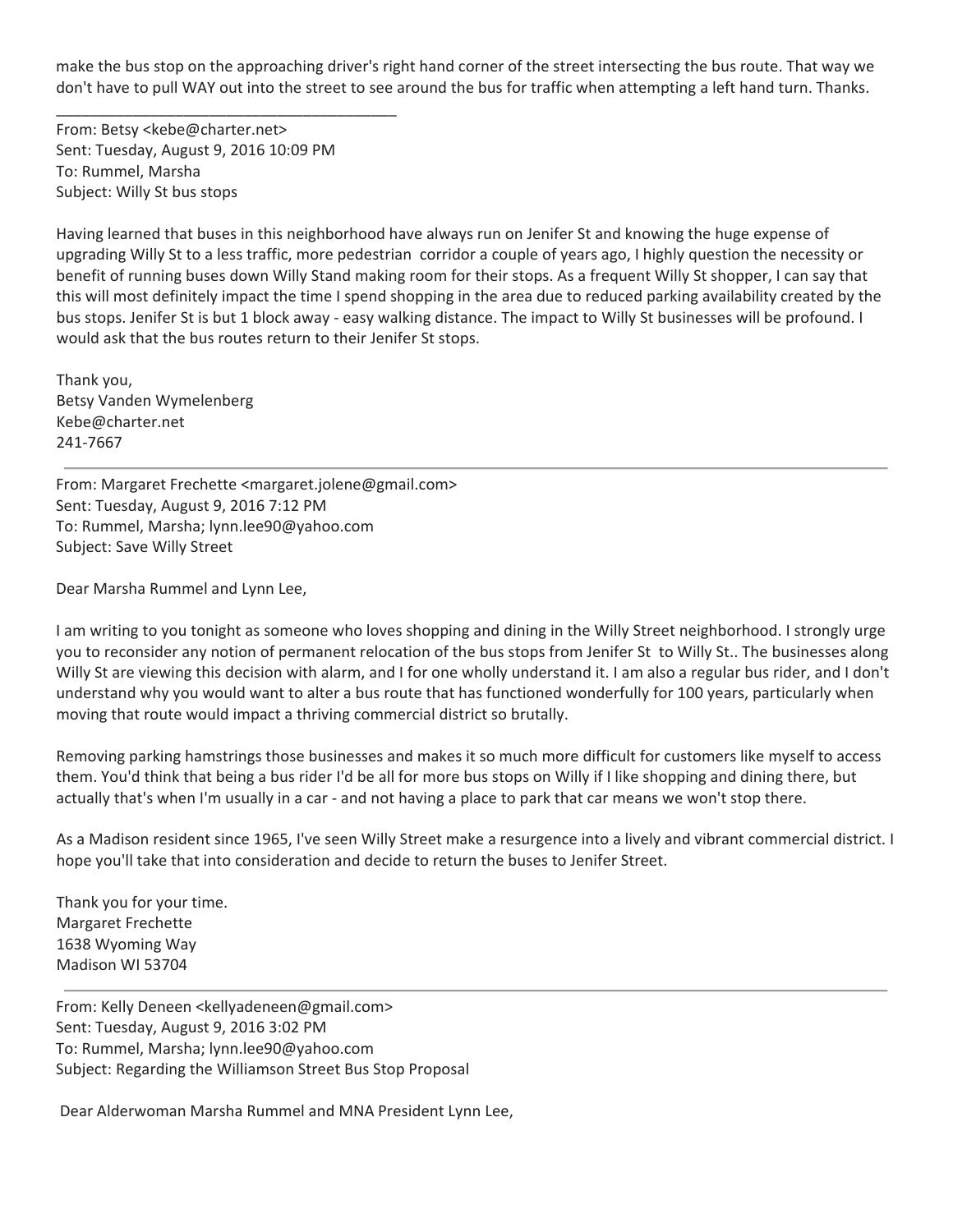I am writing to stress my concern about the proposed permanent bus route on Willy Street. As a 16 year Madison resident and customer in your district, I cannot support this proposal. This particular area is already quite congested between the Willey Street coop and Fire Department, but over the last decade I've noticed a satisfying growth of small, community-focused businesses along this street, which continue to bring me to visit even though I now live 10 minutes west of the city. I also rode Madison Metro lines all over the city as my primary source of transportation for about a decade, and I feel that keeping the busses on Jennifer Street is a much better option for the routes. I say this having lived at 1617 Reetz Road, with a bus stop at the end of my neighbor's driveway. While there certainly is some noise associated with a bus route, I found the quick snow‐plowing in winter, and knowing the importance of this access for those less fortunate than myself, to far outweigh something that grew to be a simple part of our background noise. We noticed zero disturbance due to buss traffic during the 3 years we rented there.

I am also a small business owner, married to a blacksmith, and a strong supporter of creatives and their art in our state (I recently ran the Art Fair Off the Square in July). The businesses which sit along the proposed route are wonderful, small endeavors, many of which exhibit local art on a regular and rotating basis. Some are long-standing and quite popular; others are just getting on their feet. These businesses chose to operate in your area with street parking available to help their businesses thrive. Our local artists choose to exhibit their work there in the hopes that the many people who visit will see and fall in love with it. As an alderperson, I hope that you will consider that the economy of this area is dependent on street parking remaining available. The success of many may hinge on this decision.

Any Madisonian knows Willey Street to be a special place in town, for me it has always been at the top of my list of favorite areas to visit. Whether I'm pursuing art at Hatch Art House, eating at any of the top-rated restaurants (Pig in a Fur Coat, Lao Laan‐Xang, Mother Fools, Lazy Jane's, Ha Long Bay), patroning long‐standing Madison institutions (Mallatt's pharmacy, Willy Street Coop, Mad Cat, Broom Street Theater), or even looking back at long‐ago social services I once needed, and am glad are still available to others (Tenant Resource Center, Wil‐Mar Center, St. Vincent's)… well, as you can see, there's quite a lot that draws me to this street. One of the best things about this part of town is it being a walkable area inclusive of many business types. It can already be difficult to find a parking space during high-traffic without the competition of bus routes. Reduced parking plus bus traffic would result in less walkability, less customers, and failing businesses.

Please do not pursue this shift. Consider the impact it will have on far more people than those in the immediate location. It's already difficult to find places to park in this area; a step like this could drive much‐needed business away, and essentially throw away the hard work of the small business-owners in your district. Ultimately, I feel that allowing this route to remain on Jennifer St. causes absolutely no new negative situations. The temporary stop has already impacted local businesses for the negative, and the long-term impact of making that change perminant would be dramatic.

Sincerely, Kelly Deneen 608‐845‐6508 8201 Klevenville‐Riley Road, Verona, WI 53593

From: Quintin Radford <[quintinradford@uensil.com](mailto:quintinradford@uensil.com)> Sent: Tuesday, August 9, 2016 1:13 PM To: Rummel, Marsha; [lynn.lee90@yahoo.com](mailto:lynn.lee90@yahoo.com) Subject: Please Be Mindful of Willy St. Businesses! Remove Bus Stops Now!

Dear Alderwoman Marsha Rummel and MNA President Lynn Lee,

I am writing to you to stress my concern about the proposed permanent bus route on Willy Street. As a business owner/manager/employee/customer/neighbor in this area I believe this would be a grave mistake. The buses are much better suited for Jenifer Street. Due to an already highly congested few blocks; with the Willy Street Coop and Fire Department, it would only cause more danger and congestion. The lack of parking has hurt all businesses in the area.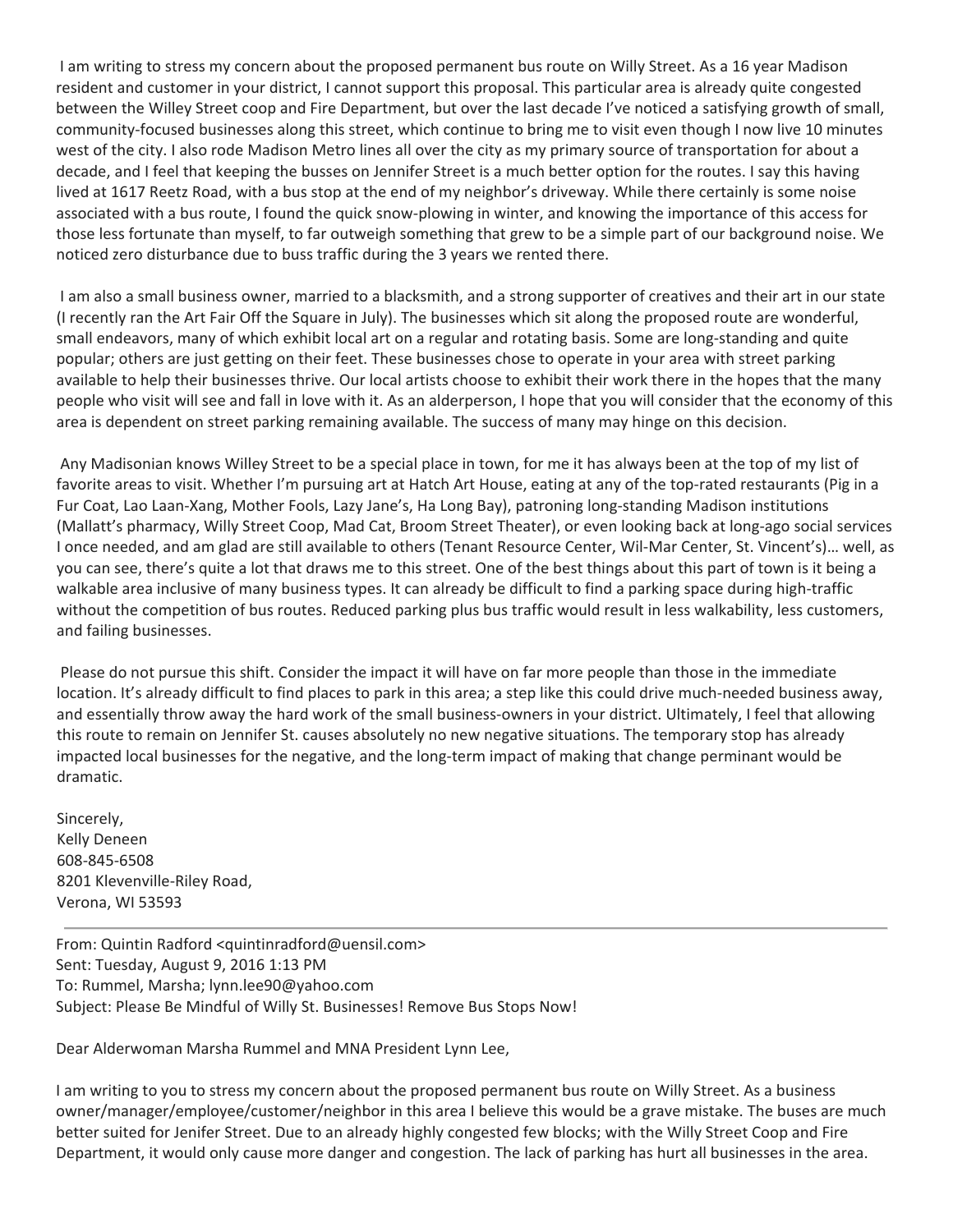The bus/transit route on Jenifer St. has been in place for over 100 years; meaning houses have been bought and sold with this in place. They knew about the bus route being there. The businesses along the proposed route started their businesses with street parking available to help their businesses thrive and it being a walkable area. No parking plus buses equals less

walkability, less customers, failing businesses.

Please put the bus route back on Jenifer Street and save Willy Street businesses. This street and it's shops are just beginning to thrive, please don't ruin it.

Sincerely, Quintin Radford 608‐338‐4473 1325 Spaight St Madison, WI 53703

From: Ruby Vanderzee [<rubyvanderzee@gmail.com](mailto:rubyvanderzee@gmail.com)> Sent: Tuesday, August 9, 2016 12:42 PM To: Rummel, Marsha Subject: Save Willy Street businesses

\_\_\_\_\_\_\_\_\_\_\_\_\_\_\_\_\_\_\_\_\_\_\_\_\_\_\_\_\_\_\_\_\_\_\_\_\_\_\_\_

Dear Alderwoman Marsha Rummel and MNA President Lynn Lee,

I am writing to you to stress my concern about the proposed permanent bus route on Willy Street. As a business owner/manager/employee/customer/neighbor in this area I believe this would be a grave mistake. The buses are much better suited for Jenifer Street. Due to an already highly congested few blocks; with the Willy Street Co-op and Fire Department, it would only cause more danger and congestion. The lack of parking has hurt all businesses in the area. The bus route on Jenifer St. has been in place for over 10 years; meaning houses have been bought and sold with this in place. They knew about the bus route being there. The businesses along the proposed route started their businesses with street parking available to help their businesses thrive and it being a walkable area. No parking plus buses equals less walkability, less customers, failing businesses.

Please put the bus route back on Jenifer Street and save Willy Street businesses. This street and shops are just beginning to thrive, please don't ruin it.

Thank you,

Sincerely, Ann Bradt Conrad, art patron and Hatch and Hazel shopper 608‐770‐0212

From: Elin <[elin.arwen@gmail.com](mailto:elin.arwen@gmail.com)> Sent: Monday, August 8, 2016 10:20 PM To: Rummel, Marsha; [lynn.lee90@yahoo.com](mailto:lynn.lee90@yahoo.com) Subject: Jenifer Street Bus Routes

Dear Alderwoman Marsha Rummel and MNA President Lynn Lee,

It has come to my attention that there is a proposal to move the Jenifer Street bus routes permanently to Willy Street. As a resident of this neighborhood, I think this is a very bad idea.

I take the bus daily, and having the stops on the quieter Jenifer Street makes getting to and waiting at the stops much safer and less of a hassle. I don't have to compete with traffic (human and car), which is especially important in the icy winter months.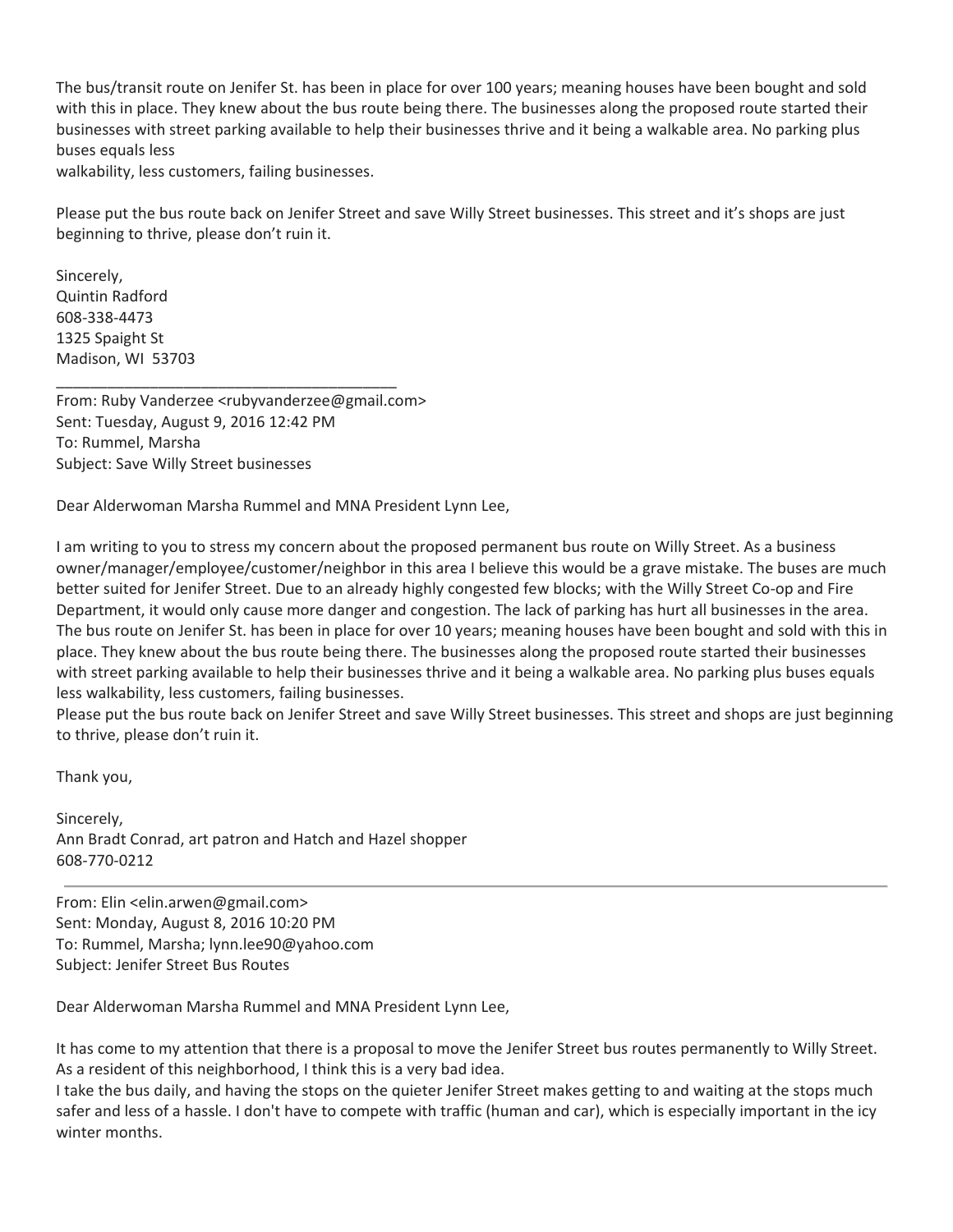The narrowness of Willy Street, along with the foot traffic to businesses, the street-front outdoor seating at restaurants, and the need for parking for the businesses, all combine to make having bus routes on Willy a poor choice. When the construction on Jenifer is completed, please move the bus route back where it belongs.

Many thanks for your consideration, Elin McIlhattan 503‐867‐2106 920 Spaight St Apt 1 Madison, WI 53703

From: Maren Misner [<marenmisner@gmail.com](mailto:marenmisner@gmail.com)> Sent: Monday, August 8, 2016 7:56 PM To: Rummel, Marsha; [lynn.lee90@yahoo.com](mailto:lynn.lee90@yahoo.com) Subject: Bus Routes on Willy Street ‐ Please move them!!

Dear Alderwoman Marsha Rummel and MNA President Lynn Lee,

I am writing to you to stress my concern about the proposed permanent bus route on Willy Street. As a an artisan in a shop in this area, as well as a frequent customer of several shops on Willy Street, I believe this would be a grave mistake. The buses are much better suited for Jenifer Street. Due to an already highly congested few blocks; with the Willy Street Coop and Fire Department, it would only cause more danger and congestion. The lack of parking has hurt all businesses in the area. The bus/transit route on Jenifer St. has been in place for over 100 years; meaning houses have been bought and sold with this in place. They knew about the bus route being there. The businesses along the proposed route started their businesses with street parking available to help their businesses thrive and it being a walkable area. No parking plus buses equals less walkability, less customers, failing businesses.

Please put the bus route back on Jenifer Street and save Willy Street businesses. This street and its shops are just beginning to thrive, please don't ruin it.

Sincerely, Maren Misner 612‐590‐9728 6810 Schroeder Road #9 Madison, WI 53711

From: Zach Heise <[zach.heise@gmail.com](mailto:zach.heise@gmail.com)> Sent: Monday, August 8, 2016 6:54 PM To: Rummel, Marsha Cc: Zellers, Ledell Subject: Please don't put the buses on Willy St!

Dear Alder Rummel,

Speaking as your neighbor over in District 2 (Marston Ave) who comes over to shop in your district 6's Willy Street all the time, please do not move the buses permanently to willy st. Cyclists and pedestrians use it a lot more than Jenifer street, and traffic is bad enough as it is the few times a month I need to bring my car over when bicycle shopping doesn't suffice.

I definitely will not be able to spend as much money on Willy St as I do now if your recommendation goes through, just because I'm not going to be able to travel as quickly (reduced traffic motion due to buses starting/stopping) and I'm not going to feel as safe walking around there with buses flying about.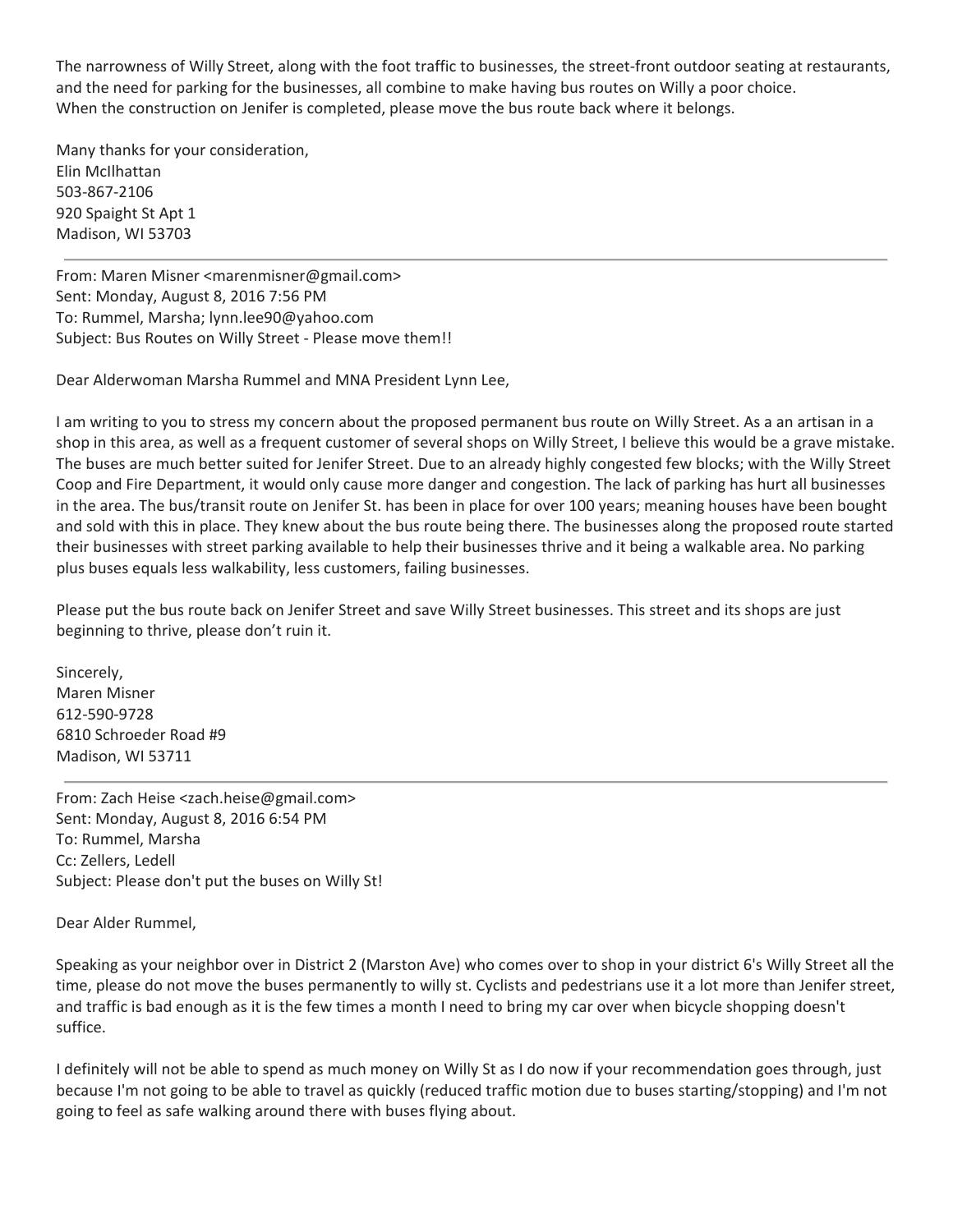Thank you, ‐Zach Heise

(cc'd ‐ Alder Zellers ‐ I hope you feel the same way Ms Zellers, since probably a lot of residents of our district do their shopping over there!)

From: Sarah Artz <[sjartz@gmail.com>](mailto:sjartz@gmail.com) Sent: Monday, August 8, 2016 3:23 PM To: Rummel, Marsha; [lynn.lee90@yahoo.com](mailto:lynn.lee90@yahoo.com) Subject: concerns about Willy St bus route

Dear Alderwoman Marsha Rummel and MNA President Lynn Lee,

I am writing to you to stress my concern about the proposed permanent bus route on Willy Street. As customer in this area I believe the negative impacts of this situation outweigh the positives. There are many times I try to stop in to some of the businesses on that particular corner by the co-op and Change Boutique, but I cannot find parking or it's too difficult to navigate around all the congestion. It's already hard enough for small businesses to afford rental space and we should not make it more difficult for them to survive. Parking, accessibility and visibility are extremely important to their success.

The buses should move back to their regular location on Jenifer St because it's much more suited to that area to have them run there. The street is wider, there's less traffic and it's easily accessible to residents in the neighborhood. They have been operating there for a number of years and has worked out well. If there is a concern from residents about speed, then that should be a separate issue to be dealt with - don't solve one issue/complaint by creating another one.

Sincerely, Sarah Artz 2014 Carey Ct, 53704 608.770.1234

From: ashley megal <[ashleymegal@gmail.com>](mailto:ashleymegal@gmail.com) Sent: Monday, August 8, 2016 1:28 PM To: Rummel, Marsha; [lynn.lee90@yahoo.com](mailto:lynn.lee90@yahoo.com) Cc: ashley megal Subject: Bus Route Concerns

Dear Alderwoman Marsha Rummel and MNA President Lynn Lee,

I am writing to you to stress my concern about the proposed permanent bus route on Willy Street.

As an artist of the Hatch Art House and former resident of Jenifer Street I believe this would be problematic. Although we no longer reside on Jenifer Street I have already noticed that some of our favorite places (Weary Traveler, MadCat and Hatch) have very limited parking which makes it hard and sometimes impossible during high traffic times to get to these places to shop for our favorite items/food. For me and my family it would be tragic to loose these gems and others due to a bus route going right through the heart of the Willy Street neighborhood.

Please put the bus route back on Jenifer Street and save Willy Street businesses. Or perhaps move it to East Washington Street where there is plenty of room for buses to come and go. I appreciate you taking the time to take everyone's comments into consideration. Being part of the Hatch Art House community is part of my livelihood and I would deeply miss the local connections with fellow artists and people of the Willy Street community.

Thank you for your time, Ashley Megal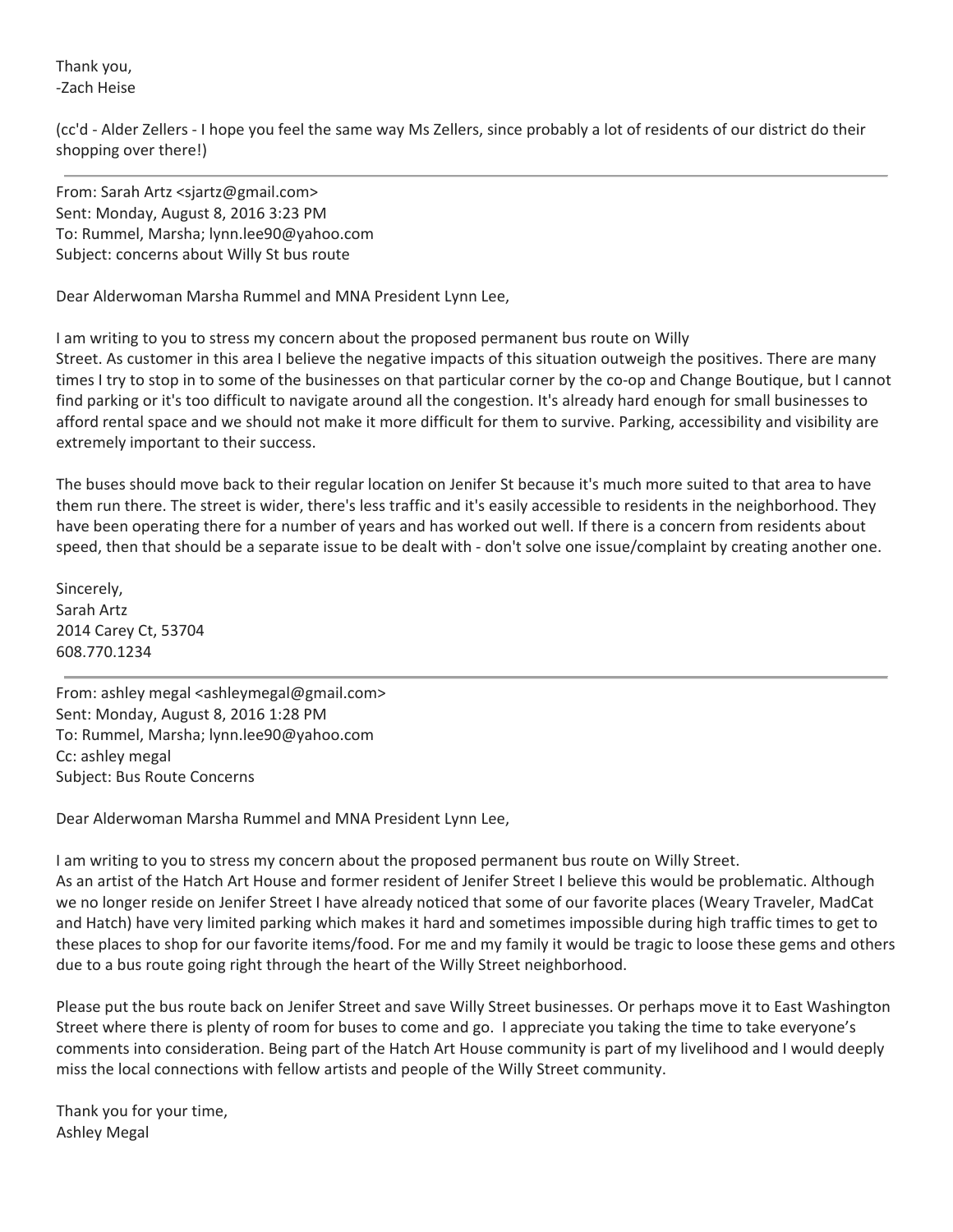From: Sherry BonDurant <[fitforyou01@yahoo.com>](mailto:fitforyou01@yahoo.com) Sent: Monday, August 8, 2016 11:18 AM To: Rummel, Marsha Subject: Save Willy St! Dear Alderwoman Marsha Rummel:

I am writing to you to stress my concern about the proposed permanent bus route on Willy Street. As a business owner/manager/employee/customer/neighbor in the area, I believe this would be a grave mistake. The buses are much better suited for Jenifer Street due to an already highly congested few blocks. With the Willy Street Coop and Fire Department, it would only cause more danger and congestion. The lack of parking has hurt all businesses in the area.

The bus/transit route on Jenifer St. has been in place for over 100 years; meaning houses have been bought and sold with this in place. They knew about the bus route being there. The businesses along the proposed route started their businesses with street parking available to help their businesses thrive and it being a walkable area. No parking plus buses equal less walkability, less customers, failing businesses.

Please put the bus route back on Jenifer Street and save Willy Street businesses. This street and its' shops are just beginning to thrive, please don't ruin it.

Sincerely, Sher BonDurant 608‐770‐5192

From: John Calabrese <[jrcalabrese@gmail.com](mailto:jrcalabrese@gmail.com)> Sent: Monday, August 8, 2016 11:12 AM To: Rummel, Marsha Subject: Willy Street Bus Stops

Dear Alderwoman Rummel,

I am a small business owner who makes goods that are sold on Willy St in Madison.

I've recently been in contact with the store where my goods are sold. As you may know, the store owner and their neighbors are deeply concerned with the temporary bus stops that have been erected directly in front of their shops.

In addition to the obvious issues regarding lack of parking and customer accessibility, they feel this was done without their input or advisement, and they are legitimately worried about the future of the businesses they have poured their lives into.

I'm writing to add my voice to those who want to keep any permanent bus stops off of Willy Street. This is a unique street, with unique local businesses, just beginning to thrive. Madison is a better city with an open, easily accessible Willy Street.

Thank you for your time and consideration as you work through this difficult issue.

Sincerely, John Calabrese E580 County Rd X Glenwood City WI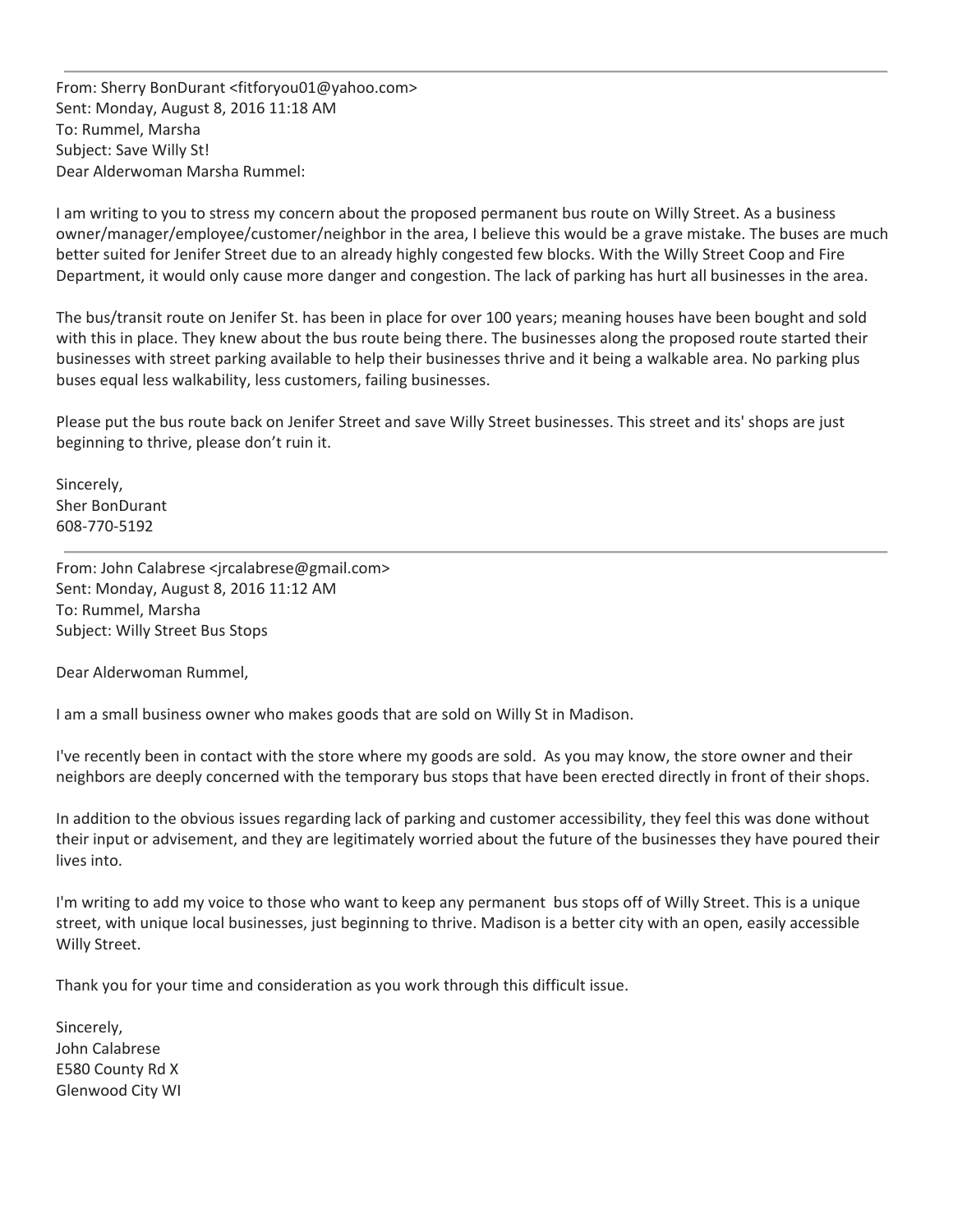**From:** Alison Wheeler [<wheeleam1@gmail.com>](mailto:wheeleam1@gmail.com) **Sent:** Monday, August 8, 2016 10:55 AM **To:** Rummel, Marsha; [lynn.lee90@yahoo.com](mailto:lynn.lee90@yahoo.com) **Subject:** Please don't change the bus route to Willy St!

Hello,

Please see attached letter regarding the possible change in the Jenifer St bus route. There are many reason why I personally don't like the idea (i.e. parking is near impossible when I go to drop off my artwork at Hatch‐I'm carrying bins full of pottery, so it's a huge pain) but the alone the fact that it's clearly affecting businesses on the new temporary route should be reason enough not to make this permanent.

Thanks, Alison Wheeler

Dear Alderwoman Marsha Rummel and MNA President Lynn Lee,

I am writing to you to stress my concern about the proposed permanent bus route on Willy Street. As a customer and a commission‐based artist in Hatch Art House, I have felt the effects on this area. I think changing the bus route to permanently run on Willy Street would be a grave mistake. The buses are much better suited for Jenifer Street. Due to an already highly congested few blocks, with the Willy Street Co-op and Fire Department, it would only cause more danger and congestion. The lack of parking has hurt all businesses in the area. I have noticed a drop in sales at Hatch this summer, and am directly affected by this loss. The bus/transit route on Jenifer St. has been in place for over 100 years, meaning houses have been bought and sold with this in place. They knew about the bus route being there. The businesses along the proposed route started their businesses with street parking available to help their businesses thrive and it being a walkable area. No parking plus buses equals less walkability, less customers, failing businesses.

Please put the bus route back on Jenifer Street and save Will Street businesses. This street and it's shops are just beginning to thrive, please don't ruin it.

Sincerely, Alison Wheeler 608‐616‐4757 3461 Hargrove St Madison Wi 53714

From: [melissaozel@gmail.com](mailto:melissaozel@gmail.com) [<melissaozel@gmail.com](mailto:melissaozel@gmail.com)> Sent: Sunday, August 7, 2016 7:32 PM To: Rummel, Marsha Subject: Bus route

\_\_\_\_\_\_\_\_\_\_\_\_\_\_\_\_\_\_\_\_\_\_\_\_\_\_\_\_\_\_\_\_\_\_\_\_\_\_\_\_

Dear Marsha Rummel,

I am concerned to hear of the idea of keeping bus routes along Williamson Street. There is an established system utilizing Jenifer St for buses, leaving Williamson more open for car traffic and less noise for foot traffic and businesses. Williamson St is a thorough fare for traffic heading towards the eastside and additional congestion of bus traffic will make commuting there with a car far longer and more of a hassle. I travel to the co‐op weekly and like to go to Atwood for a variety of restaurants and events. I truly love these neighborhoods and would like to continue to have easy access to them.

Thank you for your time.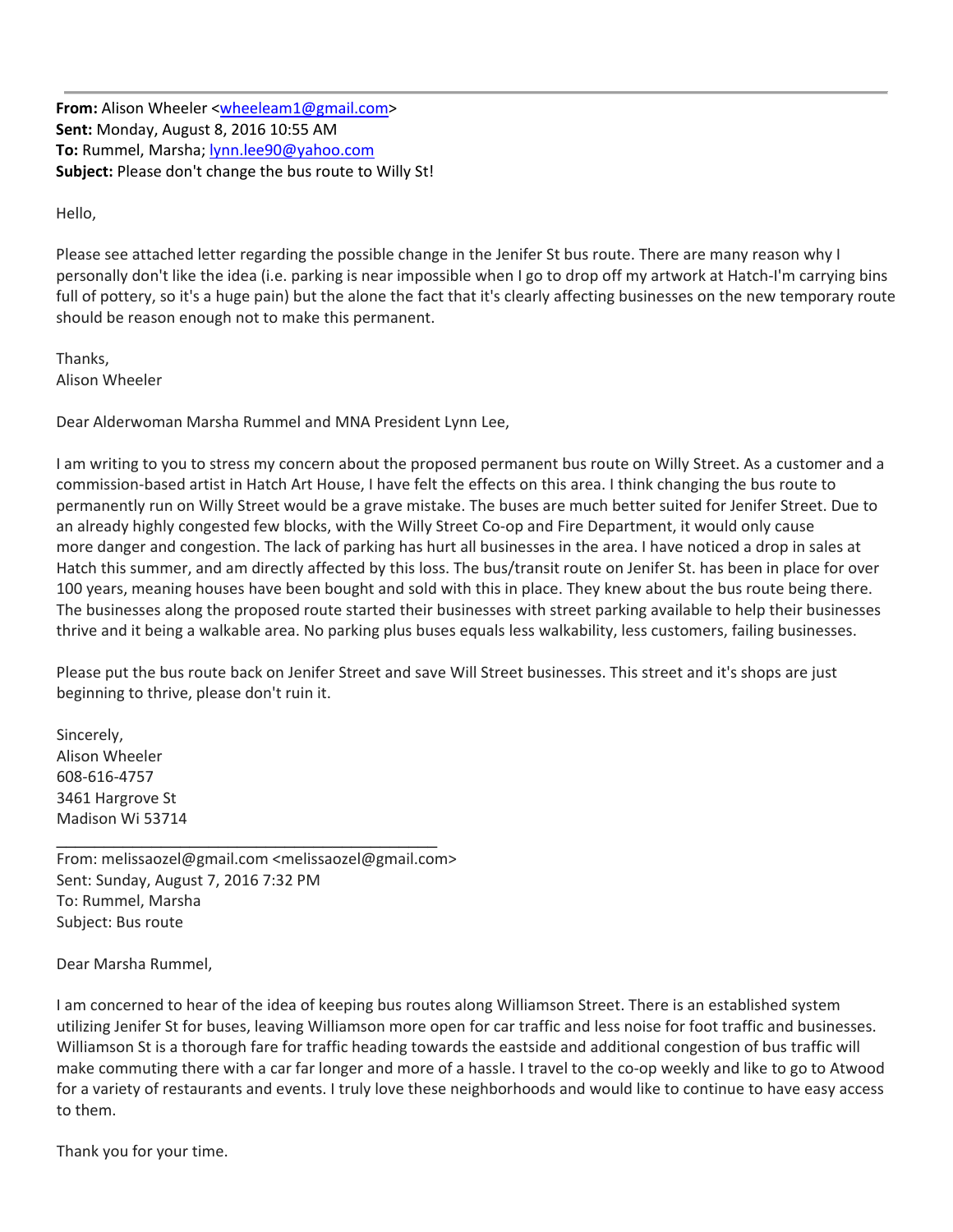Peaceful regards,

Melissa Ozel Resident of Madison since 1997

From: Alyssa Taylor <[me@alyssawtaylor.com>](mailto:me@alyssawtaylor.com) Sent: Sunday, August 7, 2016 6:01 PM To: Rummel, Marsha; [lynn.lee90@yahoo.com](mailto:lynn.lee90@yahoo.com) Subject: Willy Street Bus Route

Dear Alderwoman Marsha Rummel and MNA President Lynn Lee,

I am writing to you to stress my concern about the proposed permanent bus route on Willy Street. As a business owner/manager/employee/customer/neighbor in this area I believe this would be a grave mistake. The buses are much better suited for Jenifer Street. Due to an already highly congested few blocks; with the Willy Street Coop and Fire Department, it would only cause more danger and congestion. The lack of parking has hurt all businesses in the area.

The bus/transit route on Jenifer St. has been in place for over 100 years; meaning houses have been bought and sold with this in place. They knew about the bus route being there. The businesses along the proposed route started their businesses with street parking available to help their businesses thrive and it being a walkable area. No parking plus buses equals less walkability, less customers, failing businesses.

Please put the bus route back on Jenifer Street and save Willy Street businesses. This street and it's shops are just beginning to thrive, please don't ruin it.

Sincerely, Alyssa [Williams](http://www.alyssawtaylor.com/) Taylor 457 Jean Street #2 Madison, WI 53703 (608) 630‐0142

From: [skogen.b@gmail.com](mailto:skogen.b@gmail.com) [<skogen.b@gmail.com](mailto:skogen.b@gmail.com)> on behalf of Beth Skogen <br/>beth@bethskogen.com> Sent: Sunday, August 7, 2016 5:02 PM To: Rummel, Marsha; [lynn.lee90@yahoo.com](mailto:lynn.lee90@yahoo.com) Subject: Bus route moving to Willy Street ‐ Not in favor

Hi Marsha Rummel and Lynn Lee. I've attached a letter in opposition to the recent motion to move the bus/transit route to Willy Street.

Thank you. Beth ‐‐ Beth Skogen Photography Lifestyle, Portrait and Birth Photographer [www.bethskogen.com](http://www.bethskogen.com/) 608.575.8207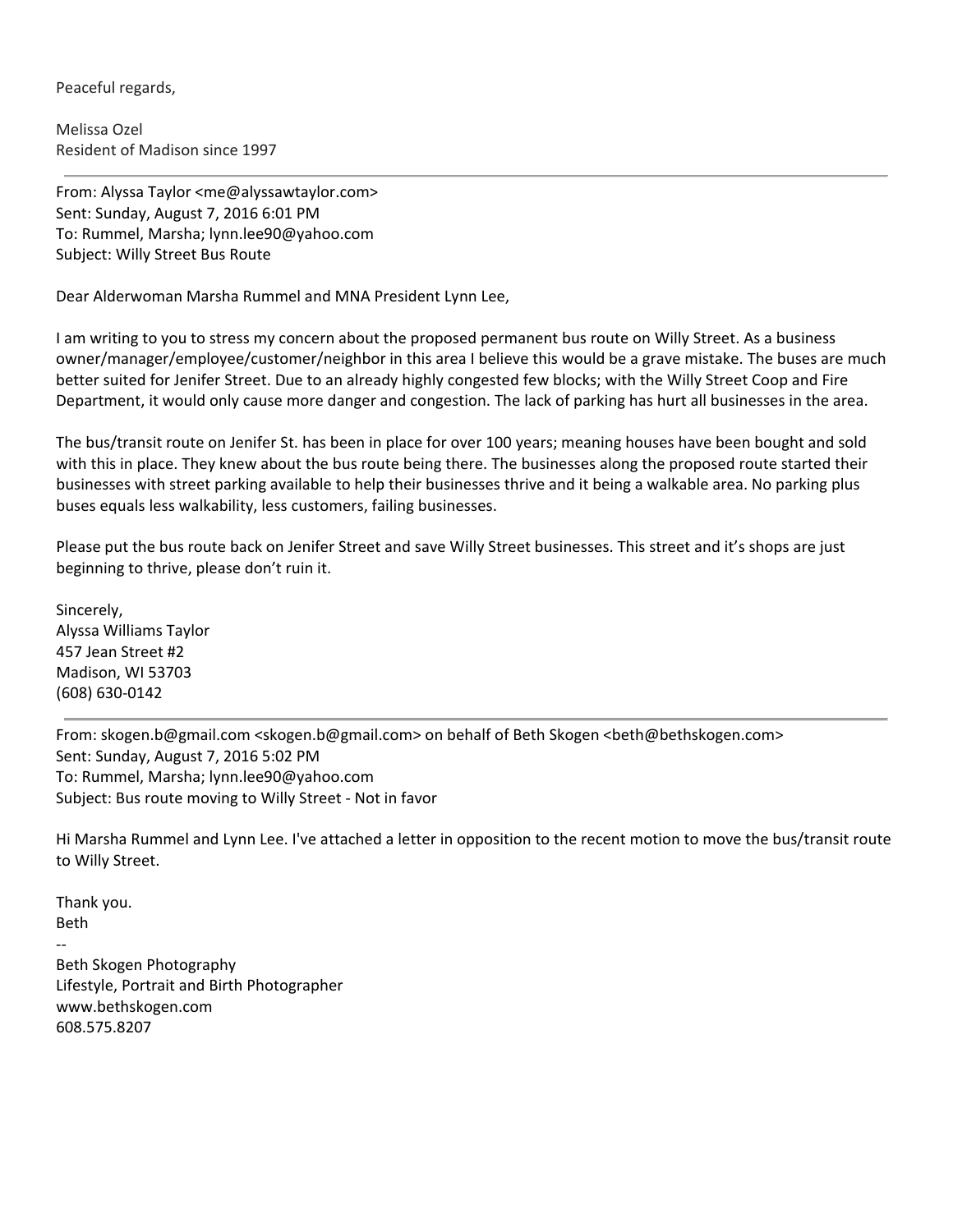Dear Alderwoman Marsha Rummel and MNA President Lynn Lee,

I am deeply concerned about the proposed permanent bus route on Willy Street. I am a business owner and homeowner in this area I believe this would be a huge mistake. The buses are much better suited for Jenifer Street. The bus/transit route on Jenifer Street has been in place for over 100 years.

With the Willy Street Coop and Fire Department already causing a highly congested area, it would only cause more danger and congestion. I stop at the Willy Street Coop at least once a day and have noticed how much traffic there is with the lack of street parking, especially during the busy hours of the day. All businesses in this area of being affected.

The businesses along the proposed route started their businesses with street parking available to help their businesses thrive. With no parking for cars and having buses stopping and going, it makes it more dangerous and less walkable for customers.

I ride my bike frequently down Willy Street as well and have found it scary at times with the buses trying to maneuver to and from their stops. I was confused because I thought the bus route was on Jenifer Street. Jenifer Street is not the Lake Loop route so I think that would be a safer route for buses to take.

I'd absolutely hate to see business I love that are starting to thrive fail because of this change. Please put the bus route back on Jenifer Street and save Willy Street businesses.

Sincerely,

Beth Skogen 608-575-8207 2110 Linden Avenue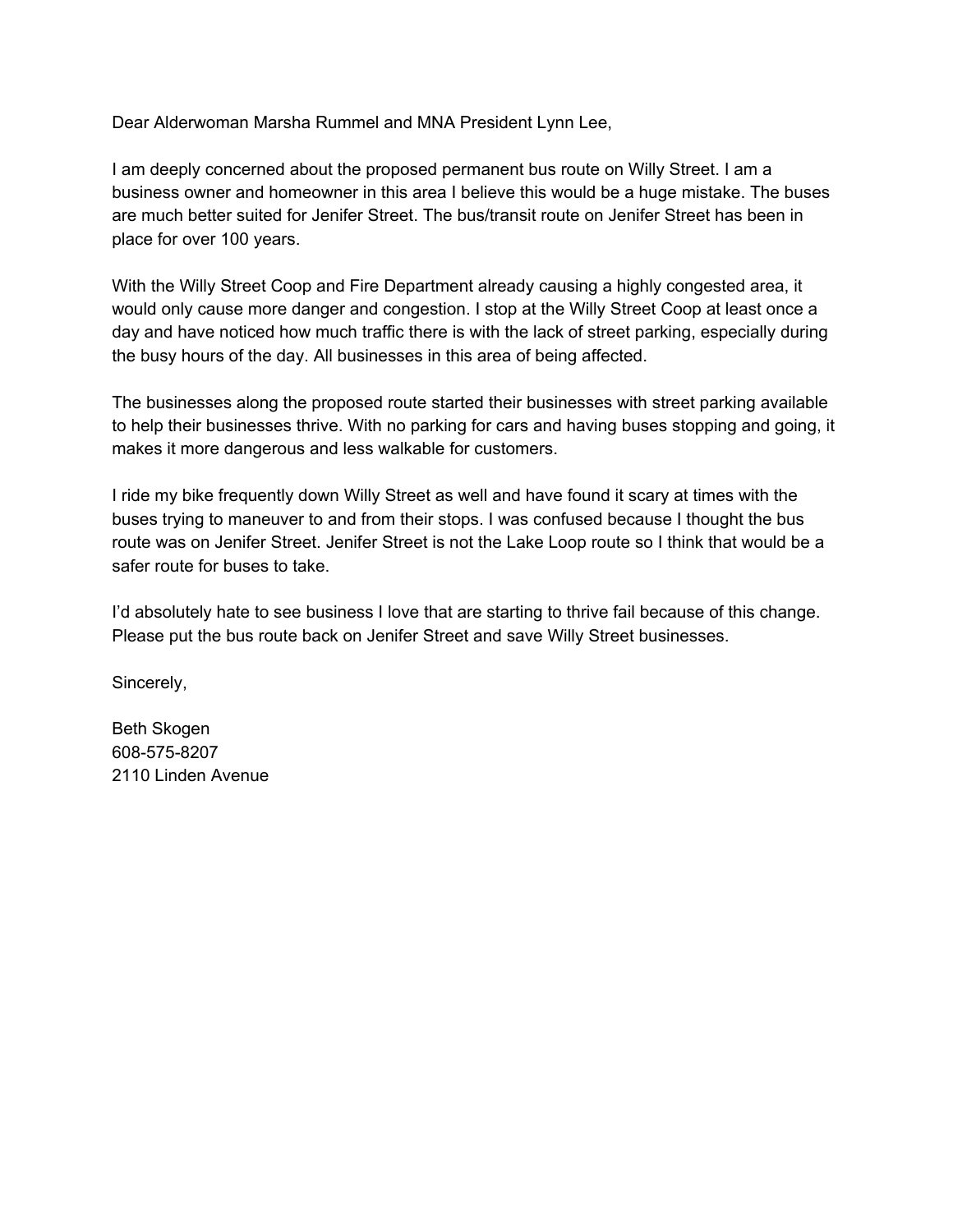From: Barbara Bolan <[frmpub@sbcglobal.net>](mailto:frmpub@sbcglobal.net) Sent: Sunday, August 7, 2016 4:57 PM To: Rummel, Marsha Subject: Willy Street‐Bus Route\_Concerned Citizen Letter

Dear Alderwoman Marsha Rummel and MNA President Lynn Lee,

I am writing to you to stress my concern about the proposed permanent bus route on Willy Street. As a customer of this area I believe this would be a grave mistake. The buses are much better suited for Jenifer Street. It's already a highly congested multiple block area and, with the Willy Street Coop and Fire Department, permanent stops would only cause more danger and congestion. I understand from business owners (some who are my clients) the lack of parking has hurt all businesses in the area. The bus/transit route on Jenifer St. has been in place for over 100 years; houses have been bought and sold with this in place. They knew about the bus route being there. The businesses along the proposed route started their businesses with street parking available to help their businesses thrive and depend on it being a walk‐able area. No parking plus buses equals less walkability, less customers, failing businesses.

Please put the bus route back on Jenifer Street and save Willy Street businesses. This street and many of its newer shops are just beginning to thrive. Please don't ruin it.

Sincerely, Barbara Bolan 605 Hudson Ave. Madison WI 53704 608‐246‐1833

From: [amyloretta@juno.com](mailto:amyloretta@juno.com) [<amyloretta@juno.com](mailto:amyloretta@juno.com)> Sent: Sunday, August 7, 2016 4:53 PM To: Rummel, Marsha; [lynn.lee90@yahoo.com](mailto:lynn.lee90@yahoo.com) Subject: Bus routes off Willy, please!

\_\_\_\_\_\_\_\_\_\_\_\_\_\_\_\_\_\_\_\_\_\_\_\_\_\_\_\_\_\_\_\_\_\_\_\_\_\_\_\_

Dear MNA and Alder Rummel,

I am writing to you to stress my concern about the proposed permanent bus route on Willy Street. As a business customer & neighbor in this area, I believe this would be a grave mistake. The buses are much better suited for Jenifer Street, as had been the case for a hundred years. Due to an already highly congested few blocks; with the Willy Street Coop and Fire Department, moving the bus stops to Willy would only cause more danger and congestion. Not to mention that the lack of parking has hurt all businesses in the area, impacting my consumer choices 2 times within the past week due to lack of parking spaces on Willy.

As you know, the bus/transit route on Jenifer St. has been in place for over 100 years; houses have been bought and sold with this in place. Residents knew about the bus route being there. The businesses along the proposed route started their businesses with street parking available to help their businesses thrive and it being a walkable area. No parking plus buses equals less walkability, less customers, failing businesses. Surely we cannot allow this type of fate for our very special, unique Williamson shopping district!

Please put the bus route back on Jenifer Street and save Willy Street businesses. This street and its shops are just beginning to thrive; please be a part of the solution, have bus stops remain on Willy. Help Madison's east side continue to THRIVE!!

Sincerely, Amy Clements 2525 Upham st